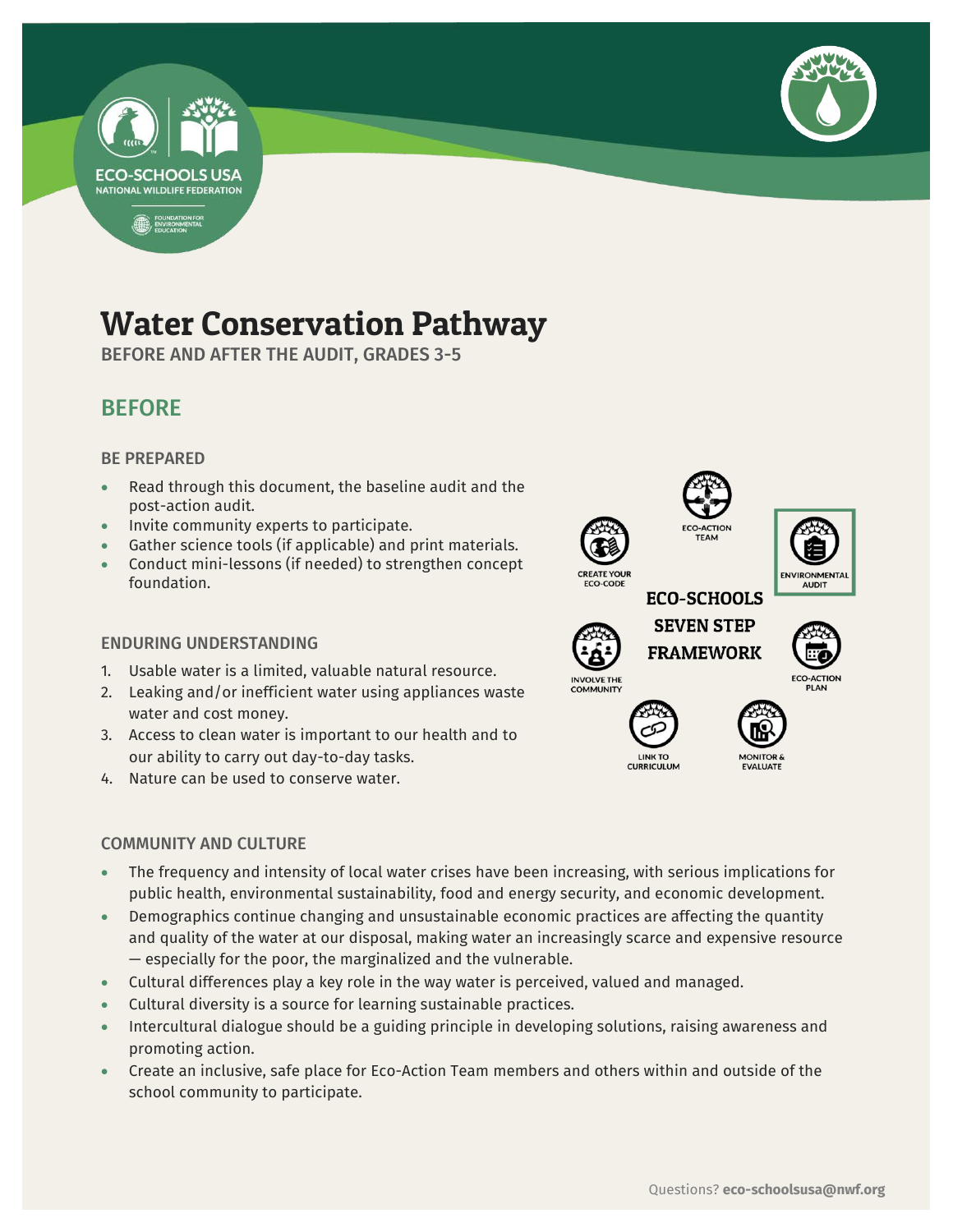## Conducting a Water Audit Grades 3-5



### INTERDISCIPLINARY CONNECTIONS

HOOLS US

- Language Arts Practice crafting communications based on audience and purpose. Students can hone skills to help them effectively communicate via school website, letter writing campaigns, and journalism (school newsletter or news cast).
- Math Determine the number of drips per minute and calculate the total water lost over a day, week, month and school year.
- Technology Research current available technology to conserve water. Have students use engineering design to come up with their own systems, applications or appliances.
- Social Studies Identify the indigenous peoples of your state. What role did water play in their way of knowing and living?



# SUSTAINABLE GWALS

In 2016, seventeen Global Goals for Sustainable Development were adopted by world leaders at a United Nations Summit. These goals universally apply to all countries, therefore Eco-Schools USA is committed to doing our part. Over the next fifteen years, efforts will be made by governments, institutions and citizens all across the globe to end all forms of poverty, fight inequalities and tackle climate change, while ensuring nobody is left behind.







Ensure inclusive and equitable quality education and promote lifelong learning opportunities for all.

Ensure availability and sustainable management of water and sanitation for all.

Learn more at [globalgoals.org](https://www.globalgoals.org/)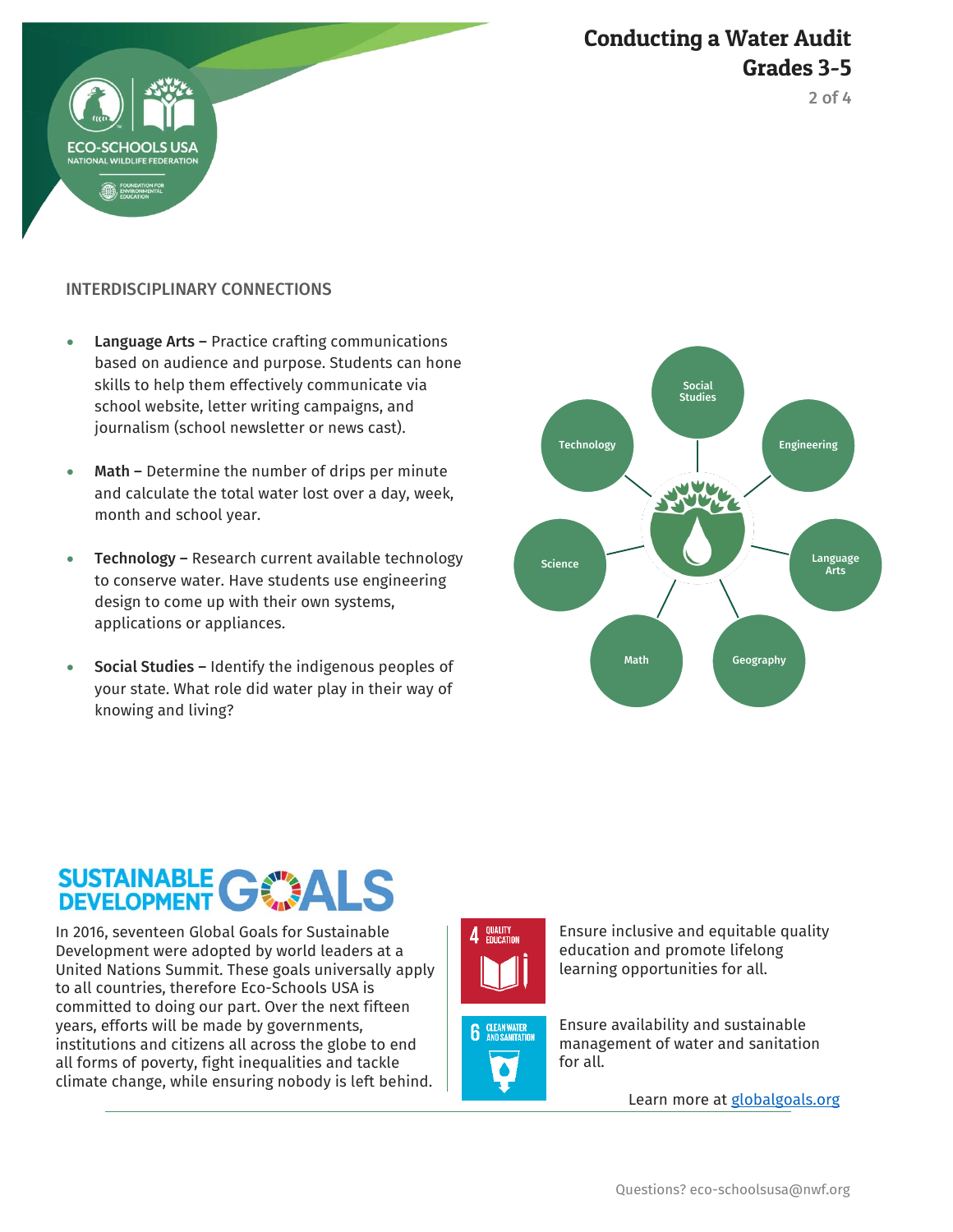



### GATHER THE FOLLOWING MATERIALS

- Student worksheet(s) Audit form Clip boards
- 
- School map(s) inside and outside
- Beaker, graduated cylinders or other container used to measure volume
- 
- Stop watch or phone's built-in stop watch

### DASHBOARD METRIC

On average, by how many gallons has the school's water usage decreased?

### PROCEDURE

- 1. Before the audit, contact local experts who are willing to assist. These individuals can provide more in depth understanding and can help direct the team when questions arise and/or concerns arise.
- 2. Read through the audit. As an Eco-Action Team determine, based on the size of your school and the number of appliances/devices, how much time will be needed to complete the baseline or post-action audit.
- 3. Highlight the locations on the school maps where teams will collect data.
- 4. Conduct the baseline audit and make plans to conduct the post-action audit.
- 5. Analyze the results and develop an action plan.
- 6. Frequently communicate results and plans with the school and community.